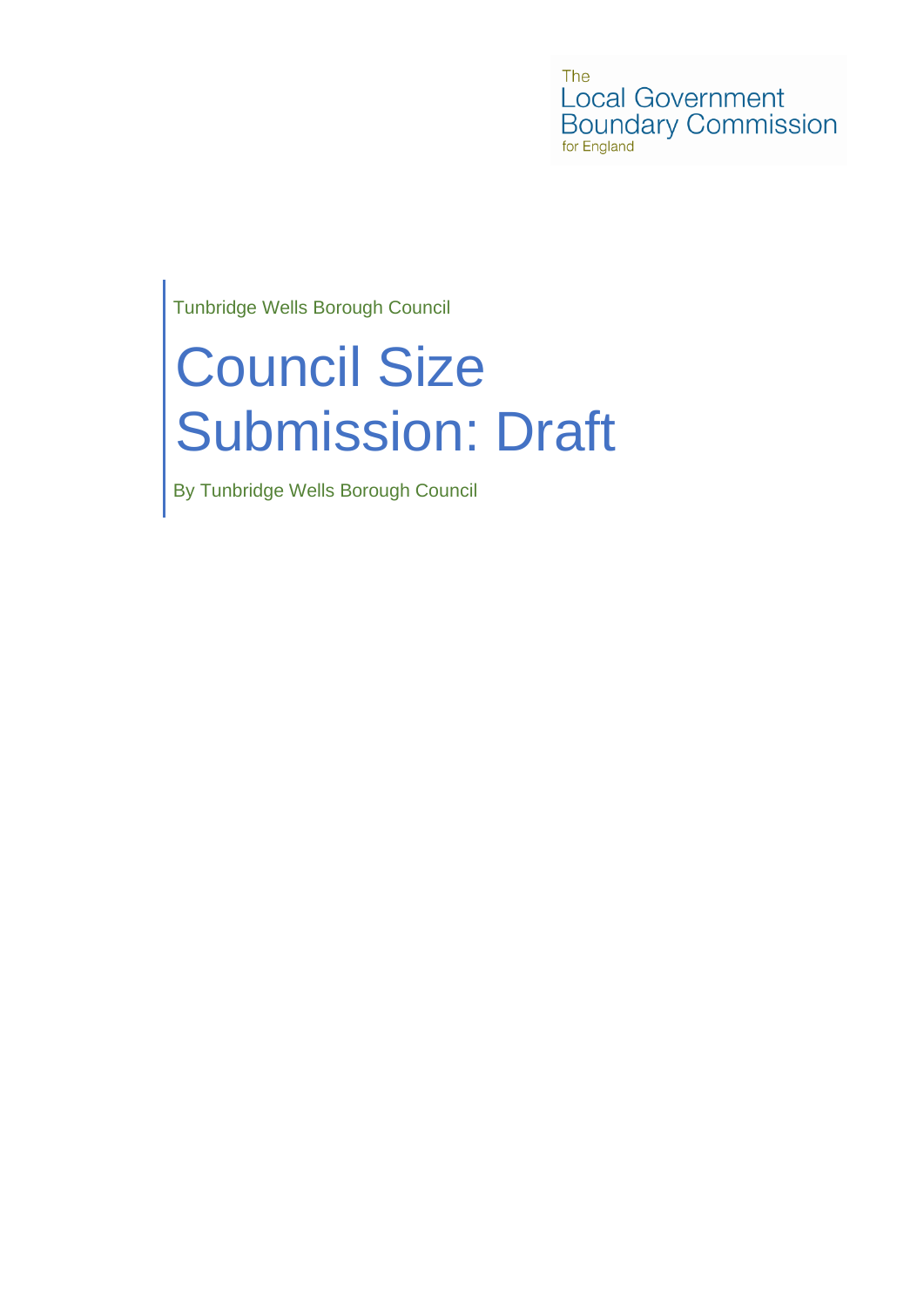# **Contents**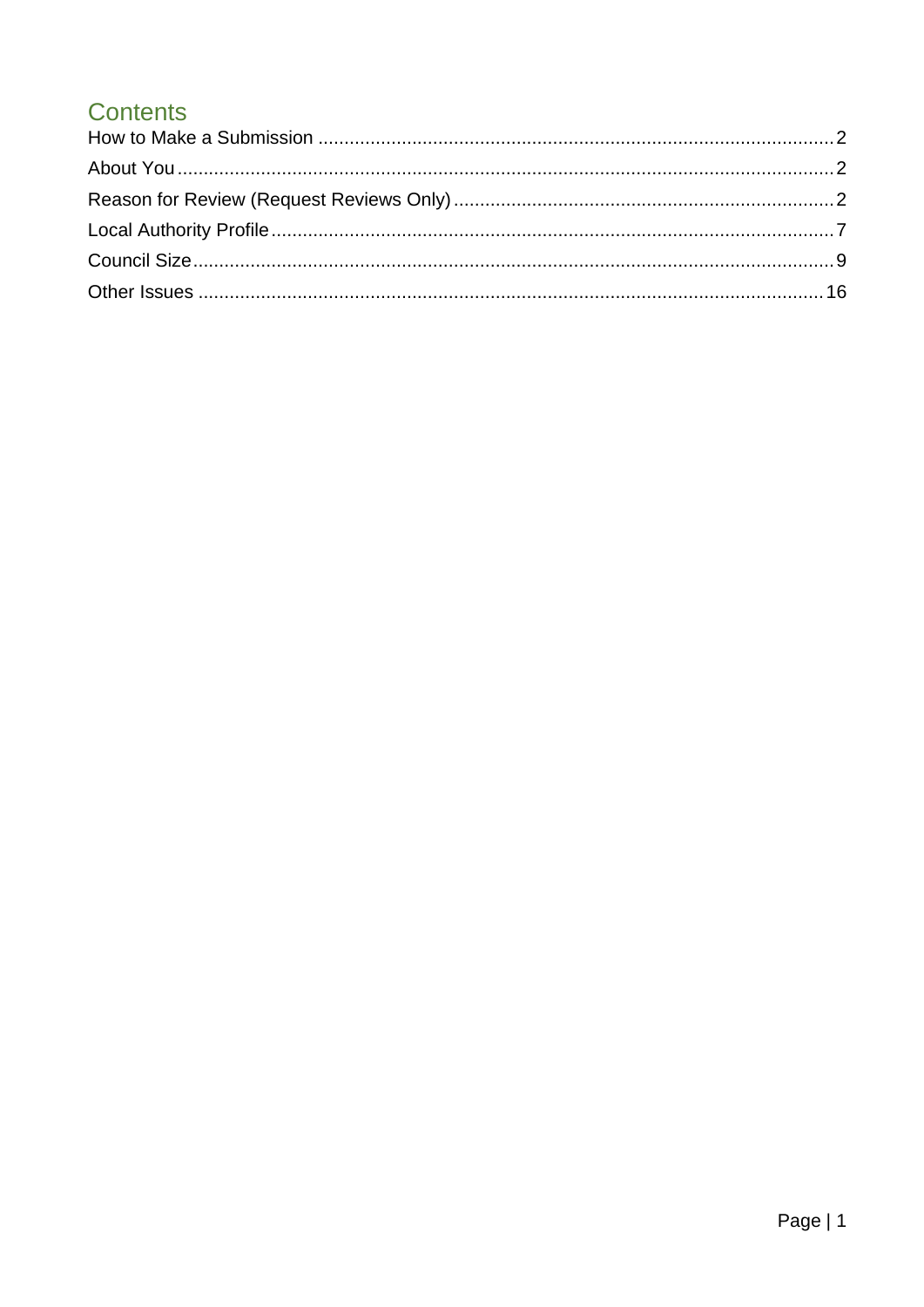# <span id="page-2-0"></span>How to Make a Submission

It is recommended that submissions on future governance arrangements and council size follow the guidance provided and use the format below as a template. Submissions should be treated as an opportunity to focus on the future needs of the council and not simply describe the current arrangements. **Submissions should also demonstrate that alternative council sizes have been considered in drawing up the proposal and why you have discounted them**.

The template allows respondents to enter comments directly under each heading. It is not recommended that responses be unduly long; as a guide, it is anticipated that a 15 to 20 page document using this template should suffice. Individual section length may vary depending on the issues to be explained. Where internal documents are referred to URLs should be provided, rather than the document itself. It is also recommended that a table is included that highlights the key paragraphs for the Commission's attention.

'Good' submissions, i.e. those that are considered to be most robust and persuasive, combine the following *key success components* (as set out in the guidance that accompanies this template):

- Clarity on objectives
- A straightforward and evidence-led style
- An understanding of local place and communities
- An understanding of councillors' roles and responsibilities

#### <span id="page-2-1"></span>About You

The respondent should use this space to provide the Commission with a little detail about who is making the submission, whether it is the full Council, Officers on behalf of the Council, a political party or group, a resident group, or an individual.

This submission has been prepared by officers on behalf of state here

#### <span id="page-2-2"></span>Reason for Review (Request Reviews Only)

Please explain the authority's reasons for requesting this electoral review; it is useful for the Commission to have context. *NB/ If the Commission has identified the authority for review under one if its published criteria, then you are not required to answer this question.*

This review has been identified by the Commission.

#### The Context for your proposal

Your submission gives you the opportunity to examine how you wish to organise and run the council for the next 15 - 20 years. **The consideration of future governance arrangements and council size should be set in the wider local and national policy context.** The Commission expects you to challenge your current arrangements and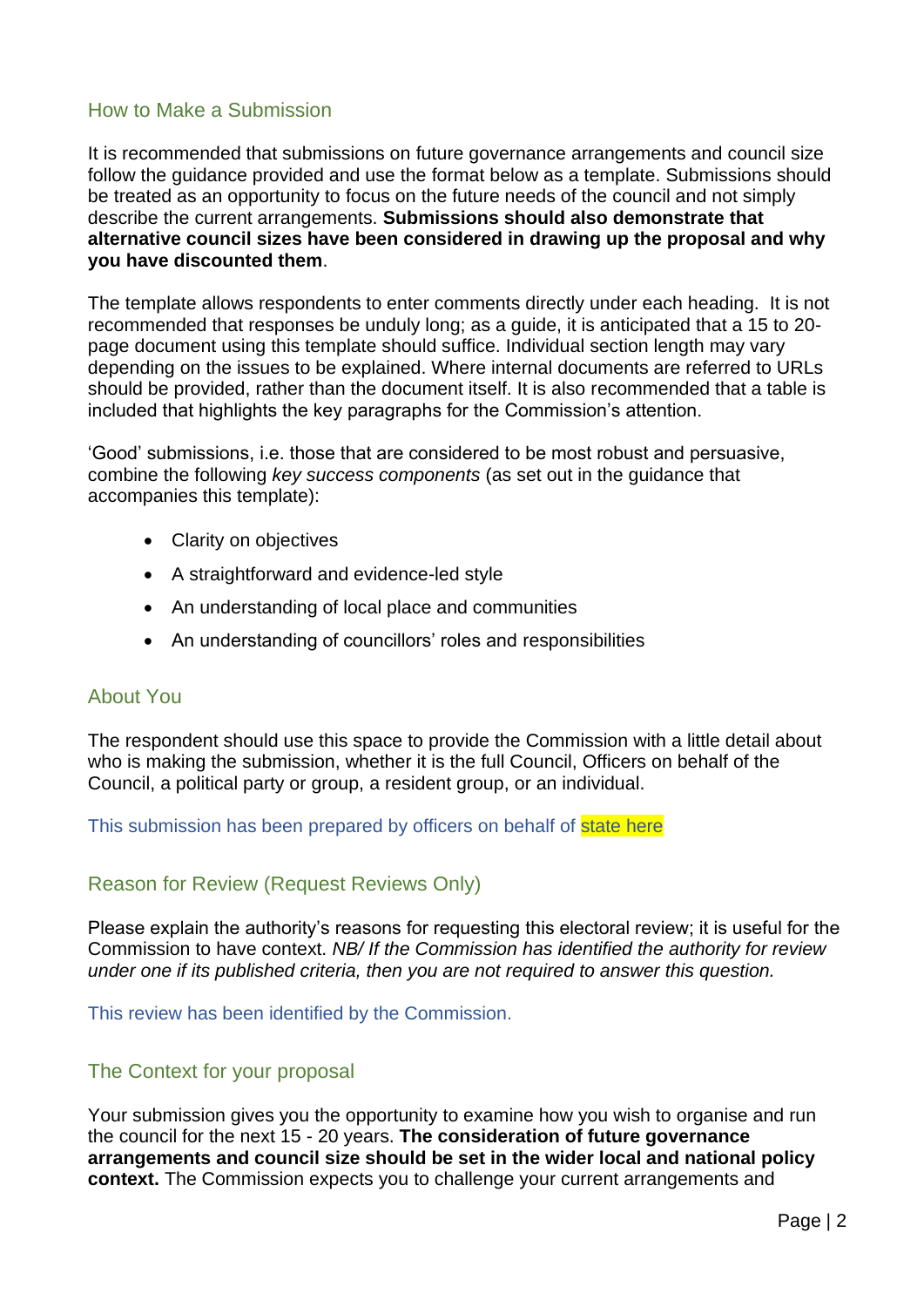determine the most appropriate arrangements going forward. In providing context for your submission below, please demonstrate that you have considered the following issues.

- When did your Council last change/reorganise its internal governance arrangements and what impact on effectiveness did that activity have?
- To what extent has transference of strategic and/or service functions impacted on the effectiveness of service delivery and the ability of the Council to focus on its remaining functions?
- Have any governance or capacity issues been raised by any Inspectorate or similar?
- What influence will local and national policy trends likely have on the Council as an institution?
- What impact on the Council's effectiveness will your council size proposal have?

#### **Governance Changes**

Tunbridge Wells Borough Council last made a significant change to its governance arrangements in 2012 when it introduced the Cabinet Advisory Boards, making its governance system a 'hybrid' system. Since then the Cabinet Advisory Board system has allowed backbench members a significant opportunity to pre-scrutinse the work of the Cabinet, by reviewing all reports due for Cabinet committee two to three weeks in advance of the Cabinet meeting. This change meant that three Overview and Scrutiny Select Committees were disbanded (with three Cabinet Advisory Boards created), and the number of concurrent Overview and Scrutiny 'task and finish' groups were limited to two.

Alongside this, the Standards Committee and the Audit Committee functions were combined into one Committee (the Audit and Governance Committee), and a number of internal working groups which were not adding value to Council decision making were removed from the structure. This reduced the number of meetings being attended by Members and officers and allowed the Council to focus more fully on its work programme within the Five-Year Plan.

Following this, in 2013 the Council reduced its Western and Eastern Area Planning Committees down to one Planning Committee. This again reduced the number of meetings and site visits members and officers need to attend.

In 2017 there was a change to Licensing policy which has resulted in a reduction in number of sub committees. The change allowed minor infringements to be dealt with directly by the Licensing Officers through the issuing of penalty points, rather than reporting to a Sub Committee.

Within the governance structure at Tunbridge Wells Borough Council are two community liaison meetings, the Parish Chair's Forum and the Royal Tunbridge Wells Town Forum. Both of these meetings are consultative with Cabinet members attending both (in particular the Leader), and members within the un-parished area of Royal Tunbridge Wells attending the Royal Tunbridge Wells Town Forum. The Town Forum was set up in 2005 and the Parish Chair's Forum around 2011. There have been minor changes to the frequency of meetings for the Town Forum, with the number of scheduled meetings reducing from nine to six over time.

The Council also appoints members at each Full Council meeting to a number of Outside Bodies to represent the Council in different organisations that deliver a benefit to the people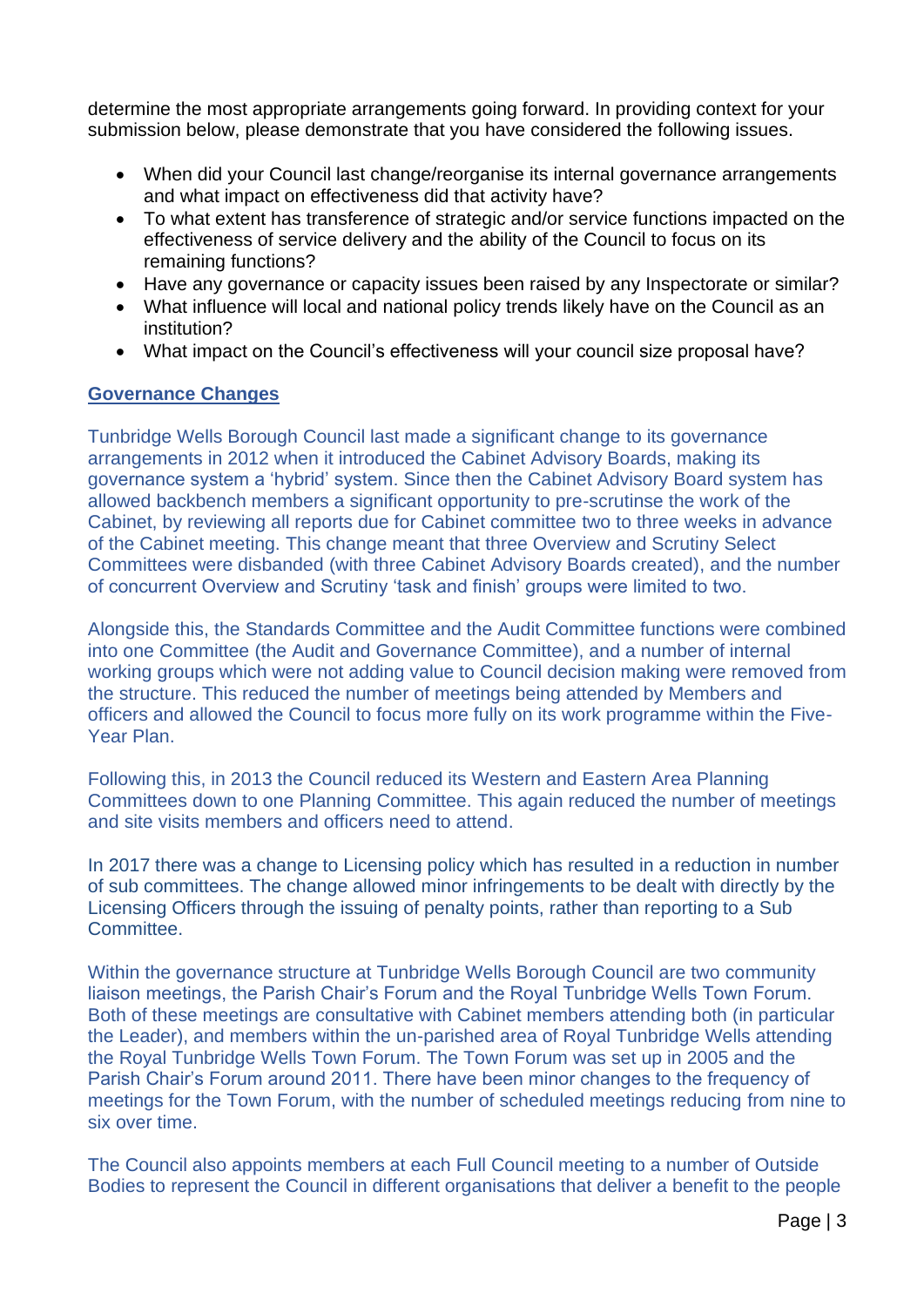of the Borough. Over time, the number of appointments being made to these organisations has reduced.

The effects of these changes can be seen by the following results:

#### *Decision Making Meetings*

Number of committee meetings held in 2010/11 (first year recorded on the Modern.Gov system; actual meetings held rather than meetings scheduled) compared to 2019/20 (the last comparable year before the pandemic).

#### **2010/11: 141 2019/20: 77**

#### *Working Groups of the Council*

The number of appointments to working groups, Lead Members and Member Champions in 2010/11 compared to 2021/22 (this metric is not affected by the pandemic).

**2010/11: 63 2021/22: 53**

#### *Outside Bodies*

The number of appointments to Outside Bodies.

**2010/11: 44 2021/22: 37**

#### *Community Meetings and Representation*

The number of Parish Chair's Forum and Royal Tunbridge Wells Town Forum meetings held in 2012/13 (for Parish Chair's Forum as it was not established in 2010) and 2010/11 (for Town Forum) compared to 2021/22.

Parish Chairs Forum **2012/13: 4 2021/22 4**

RTW Town Forum **2010/11: 9 2021/22: 6**

#### **Changes as a result of the Pandemic**

In February 2020 the Council purchased webcasting equipment which meant it was able to webcast all of its meetings online (when physically in the Chamber) and stream Zoom meetings through this system to the website. The system records the video of the meetings and publishes it online for later viewing. This has meant that members do not have to attend a meeting if they are interested in an item but can view it any time at home. Additionally, member briefings (where all members are invited to an informal briefing and Q&A session with a variety of different speakers) are now held virtually during the day, recorded, and stored on a microsite, so that members who can't attend are able to catch up later at home.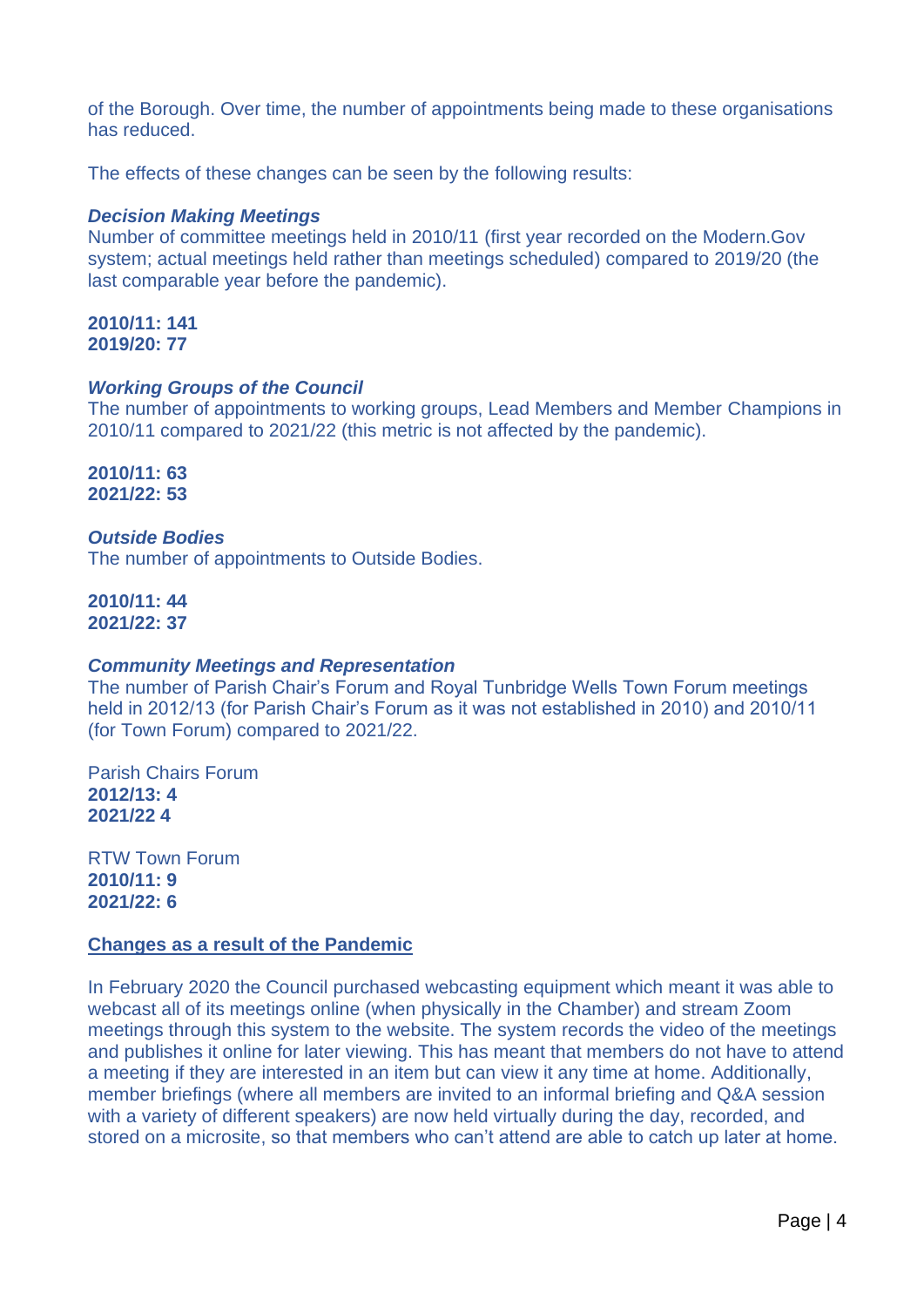As a result of the Coronavirus pandemic, the Council moved all of its decision-making meetings and internal meetings online in May 2020, using the video conferencing and webcasting technology. A Covid-19 Panel was set up (which was disbanded in July 2021), and Cabinet Advisory Boards were suspended for the 2020-21 Municipal Year to allow officers scope to respond to the demands of the pandemic. The Overview and Scrutiny Committee temporarily took on the functions of the Cabinet Advisory Boards, increasing the number of its meetings to monthly, providing pre scrutiny of Cabinet reports, and receiving updates from the new Covid-19 Panel. When the Coronavirus legislation relating to local government decision making meetings lapsed in May 2021, physical committee meetings resumed, however a number of internal, non-decision making and working group meetings continue to be held virtually. This has significantly benefitted both members and officers, substantially reducing the requirement to travel across the borough (or from another work location) to attend a meeting at the Town Hall. Both the Parish Chair's Forum and the RTW Town Forum have remained as online meetings.

# **Services**

Since the last Boundary Review in 2001, there have been a number of changes that have materially affected the breadth and scope of services provided. Given the financial pressures facing the Council (particularly since the start of 'austerity' in 2010), the Council has significantly reduced the number of services it provides and its operational footprint. Specific examples include the Council closing its offices and front counters in Cranbrook and Calverley Terrace, ceasing to provide a number of services (e.g. Pest Control) and entering into a number of partnership arrangements details of which are set out below. From April 2022 there will be a further rationalisation of premises with the Council's Gateway service, TIC service and Museum/Art services all co-locating with KCC's Library, Adult Education and Registration services under one roof in the new 'Amelia Scott' building.

As mentioned above, in terms of how it works, the Council has also invested heavily in improving and digitalising its approach to customer care which has arguably reduced the need for residents to contact their ward councillor(s). The approach has included the creation of a new 'Gateway' building and team (which is a dedicated customer-focused team dealing with the vast majority of customer inquiries and complaints), technology to underpin customer interactions and more proactive methods of communication including social media and an e-bulletin with content tailored to individual postcodes. The Council has also invested in digital technology which has improved its ability to respond to customer inquiries and complaints and to allow a greater degree of 'self-service' for customers. Finally, the Council has significantly improved its complaints handling processes with one of the best records on complaints handling (as judged by LGO annual reports) in the country.

As mentioned above, in terms of how it works, The Council has entered into a significant number of partnerships with other authorities, most notably the Mid Kent Improvement Partnership (MKIP), which was established in 2009 with Maidstone Borough Council, Swale Borough Council and Ashford Borough Council. MKIP now has Audit, Environmental Health, Revenues and Benefits, Legal and IT services under its purview. The majority of officers working within these services are formally contracted to Maidstone Borough Council. An annual report on these services is circulated to members at Tunbridge Wells, and services are examined as and when issues arise, but aside from Revenues and Benefits and Audit service performance is not regularly monitored by members. This has reduced the need for backbench members to be involved in day-to-day decision making on these services and streamlined reporting requirements.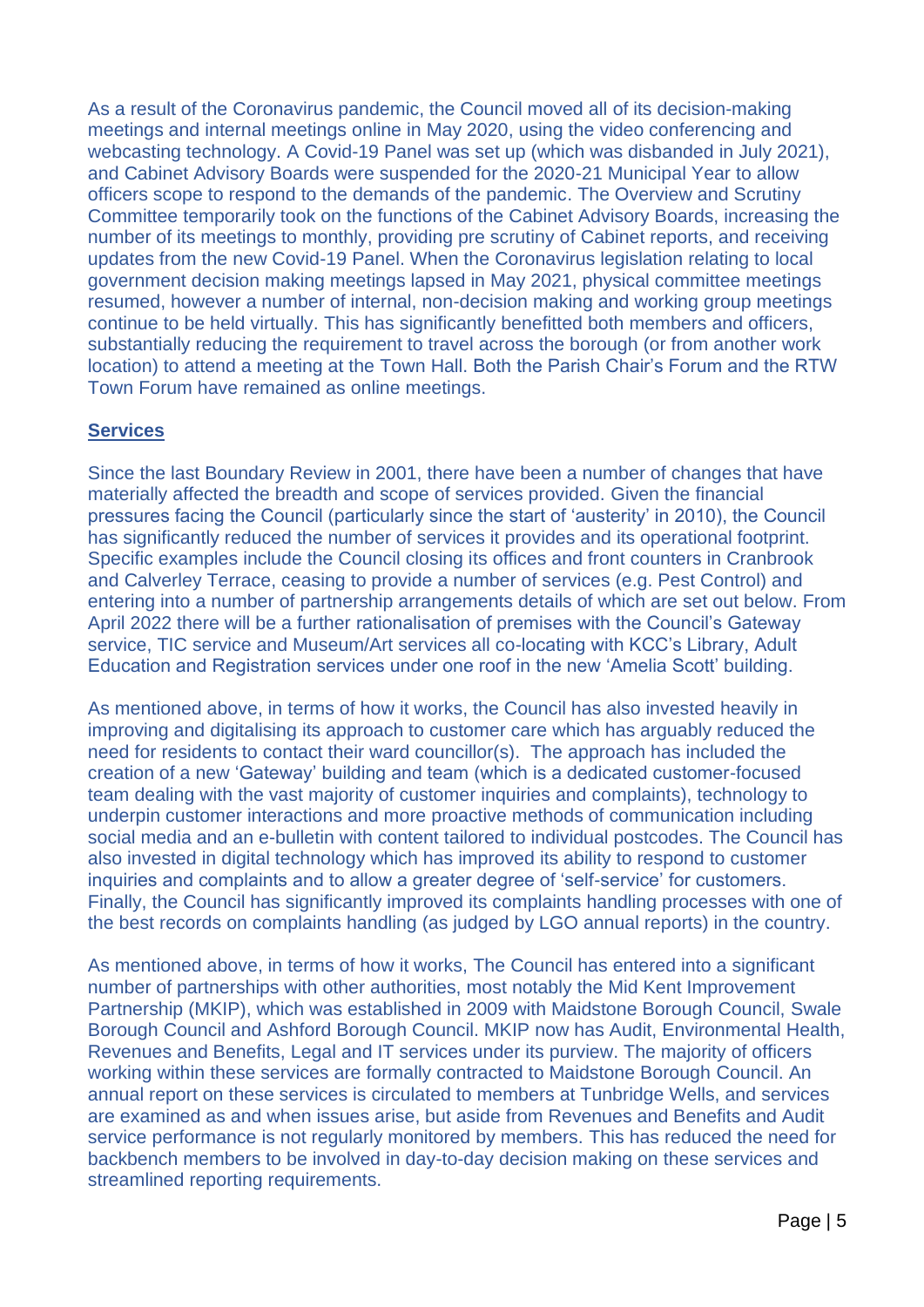In 2010 the Council entered into a Licensing Partnership with Sevenoaks District Council, Maidstone Borough Council and the London Borough of Bromley, and in 2019 the Council entered into a Waste and Recycling Partnership with Tonbridge and Malling Borough Council.

The Council also characterises itself as an 'Enabling Council' (see below) and has devolved a number of services to parish and town councils including car parking and toilets. Three parish/town councils now have a larger precept than the Borough Council.

The result of all these changes set out above (necessarily driven by reductions to funding) is that the Council now delivers a narrower range of services from a smaller number of premises with 25 per cent less staff than at the time of the last review in 2011.

#### **Reviews**

There have been no reviews highlighting governance or capacity issues.

The LGA conducted a Corporate Peer Challenge in 2016, and a follow-up in 2019, which concluded that the authority had *"strong political and managerial leadership"*, and that *"the council had sound governance"* and *"very good relationships within the organisation"*.

#### **National & Local Policy**

Nationally, the Council has been affected by a reduction in the resources available to it. Local Government has experienced the largest reduction in funding of any part of the public sector (a 60 per cent reduction) whilst having to cope with increases in demand in areas like adult social care. The Council has therefore had to change what it delivers and how it delivers those services (as set up below). In response to these financial pressures, the Council has sought to make wide-spread use of partnerships (described above) and has characterised itself as an 'enabling Council' in which it supports others to provide services or events which it is no longer able to provide.

There have been initially conversations locally around establishing a Tunbridge Wells Town Council or series of Councils for the un-parished area of the town although to date no further action has come of this.

To help inform its annual Budget and its Medium-Term Financial Strategy, the Council undertakes regular budget surveys. These surveys have consistently shown a desire on the part of the public to reduce the cost of its democratic overhead with 'Committee and Member Services' repeatedly topping the list of service areas where the public want to see cost savings delivered. The most recent survey allowed members of the public to model the Council's budget and, on average, saw them reduce expenditure in this area by 65 per cent.

#### **Council Size Proposal**

Our proposal is that the Council should have **48 Members** going forwards.

This would give the Council an elector ratio of 1,771. This compares against the median elector ratio for its Nearest Neighbours CIPFA group, which is 2,211.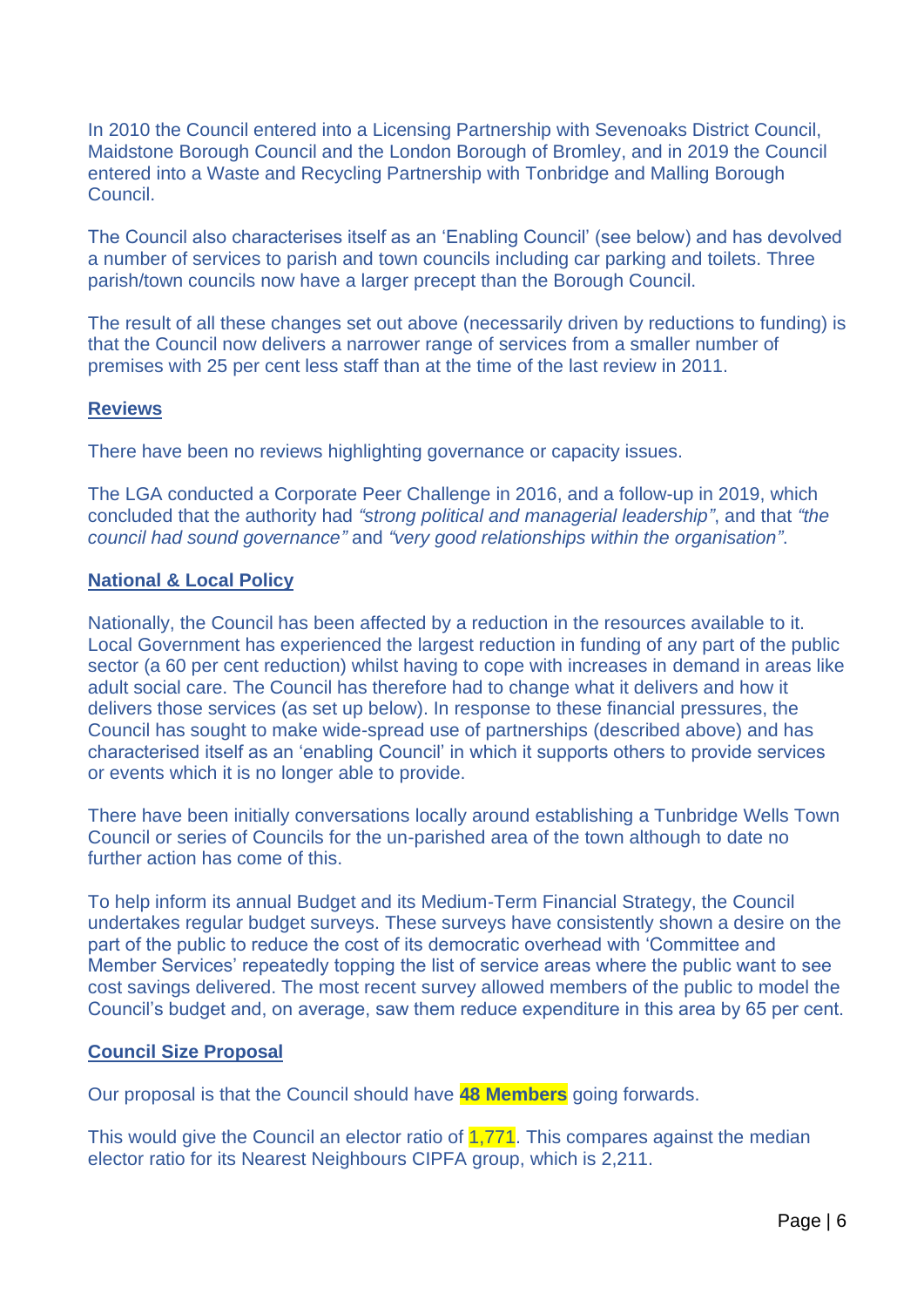# <span id="page-7-0"></span>Local Authority Profile

**Please provide a short description of the authority and its setting, in particular the local geography, demographics and community characteristics**. This should set the scene for the Commission and give it a greater understanding of any current issues. The description should cover all of the following:

- Brief outline of area are there any notable geographic constraints for example that may affect the review?
- 
- Rural or urban what are the characteristics of the authority?<br>• Demographic pressures such as distinctive age profiles, mig • Demographic pressures - such as distinctive age profiles, migrant or transient populations, is there any large growth anticipated?
- Community characteristics is there presence of "hidden" or otherwise complex deprivation?
- Are there any other constraints, challenges, issues or changes ahead?

Further to providing a description, the Commission will be looking for a submission that demonstrates an understanding of place and communities by putting forth arguments on council size based upon local evidence and insight. For example, how does local geography, demographics and community characteristics impact on councillor casework, workload and community engagement?

The Borough of Tunbridge Wells is in Kent in the South East of England, sitting on the south-western border of Kent. It shares its southern boundary with authorities in East Sussex.

Large parts of the Borough are rural and are characterised by farmland and historic village settings; this is particularly so in the eastern half of the Borough. The main town is Royal Tunbridge Wells which predominates the western side of Borough. The other main settlements are: Southborough, Paddock Wood, Cranbrook and Hawkhurst.

To the immediate north of Royal Tunbridge Wells is the town of Southborough, which is smaller, distinctive in character and community, has its own Town Council and sees itself as very much its own separate entity to Royal Tunbridge Wells. Economically, demographically, and because of significant road links (the A26 which runs through the middle of, and links up both towns), the two towns are very much intertwined.

To the west of Royal Tunbridge Wells is an area called Rusthall, which is included as part of the town area, but again has its own identity and community, and it's own parish council established in 2011. Further north and west of the town are the rural areas of Speldhurst and Bidborough. To the north east is the village of Pembury, which again is its own distinct community, with its own parish council.

The towns of Paddock Wood, Cranbrook and Hawkhurst are the main settlements east of Royal Tunbridge Wells with their own identities and communities.

There are no demographic issues that are notable as making Tunbridge Wells different to the average for England, but the area is expecting to see significant housing development to 2027.

The Council is currently producing a new Local Plan to guide development in Tunbridge Wells borough from 2020 to 2038. The current Local Development Scheme anticipates that the emerging Local Plan will be adopted in Summer 2022. Within this Local Plan (with a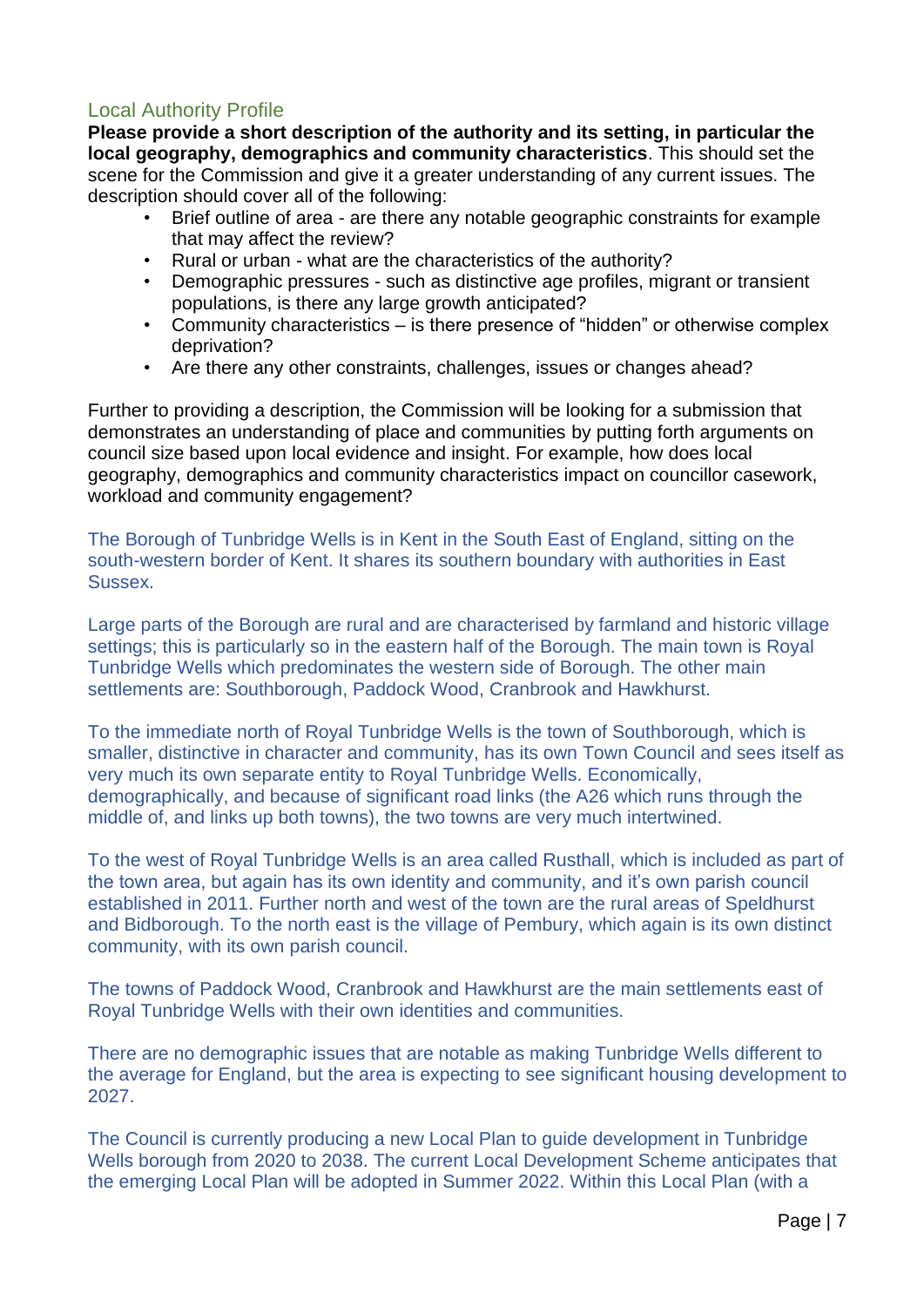base date of 01 April 2020), a number of major developments are proposed across the borough and includes/is in addition to a number of sites already with extant planning permission. While these allocations are not yet adopted, the Plan envisages significant growth at two major strategic site allocations across the Capel and Paddock Wood wards, totalling approximately 6,000 dwellings from 2025/26 to 2037/38, which is in addition to major extant permissions on three previously adopted site allocations (expected to all be delivered over 2020/21 to 2028/29).

<span id="page-8-0"></span>There is also approximately 2,500 dwellings planned across the Royal Tunbridge Wells wards over the Plan period. As part of the dispersed growth strategy in the emerging Local Plan, major development (both site allocations and extant planning permissions) is also planned across a number of the borough's smaller settlements, the details of which can be found from page 29 of the [Housing Supply and Trajectory Topic Paper](https://tunbridgewells.gov.uk/__data/assets/pdf_file/0005/388094/Housing-Supply-and-Trajectory-Topic-Paper_minus-annex.pdf) (separated by parish). Further and more up-to-date information on site allocation and extant planning permission phasing will be provided as part of the forecasting work.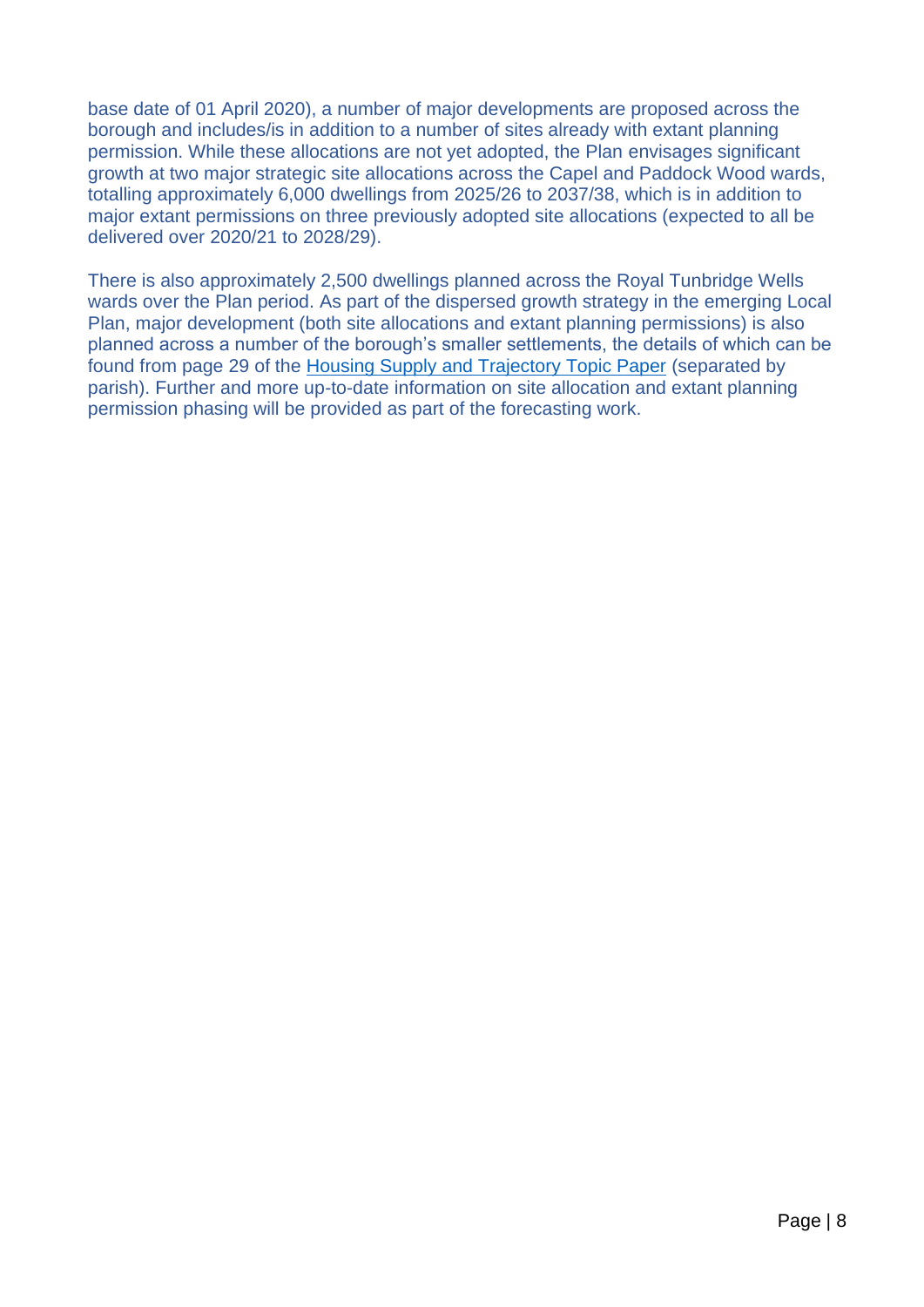# Council Size

The Commission believes that councillors have three broad aspects to their role. These are categorised as: **Strategic Leadership, Accountability (Scrutiny, Regulatory and Partnerships), and Community Leadership**. Submissions should address each of these in turn and provide supporting evidence. Prompts in the boxes below should help shape responses.

# Strategic Leadership

Respondents should provide the Commission with details as to how elected members will provide strategic leadership for the authority. Responses should also indicate how many members will be required for this role and why this is justified. **Responses should demonstrate that alternative council sizes have been explored.**

| <b>Topic</b>                      |                             |                                                                                                                                                                                                                                                                                                                                                                                                                                                                                                                                                                                                                                                                                                                                                                                                                                                                                                                                                                                                |
|-----------------------------------|-----------------------------|------------------------------------------------------------------------------------------------------------------------------------------------------------------------------------------------------------------------------------------------------------------------------------------------------------------------------------------------------------------------------------------------------------------------------------------------------------------------------------------------------------------------------------------------------------------------------------------------------------------------------------------------------------------------------------------------------------------------------------------------------------------------------------------------------------------------------------------------------------------------------------------------------------------------------------------------------------------------------------------------|
| <b>Governance</b><br><b>Model</b> | Key lines of<br>explanation | What governance model will your authority<br>operate? e.g. Committee System, Executive or<br>other?<br>The Cabinet model, for example, usually requires 6<br>$\geqslant$<br>to 10 members. How many members will you<br>require?<br>If the authority runs a Committee system, we want<br>$\geqslant$<br>to understand why the number and size of the<br>committees you propose represents the most<br>appropriate for the authority.<br>By what process does the council aim to formulate<br>$\blacktriangleright$<br>strategic and operational policies? How will<br>members in executive, executive support and/or<br>scrutiny positions be involved? What particular<br>demands will this make of them?<br>Whichever governance model you currently<br>$\blacktriangleright$<br>operate, a simple assertion that you want to keep<br>the current structure does not in itself, provide an<br>explanation of why that structure best meets the<br>needs of the council and your communities. |
|                                   | Analysis                    | The Council will retain its hybrid governance structure<br>established in 2012, which it feels combines the best<br>features of both the Cabinet and Overview & Scrutiny<br>model and the Committee model. There is broad<br>cross-party support for this model to continue.<br>The model has proved to be effective in ensuring a<br>wide range of members are involved in Cabinet's<br>decision making, which increases the involvement and<br>engagement of members without reducing the<br>efficiency and capacity for Cabinet to act and lead the<br>organisation effectively. This can be seen through the<br>small number of call-ins received over the period, as<br>Cabinet Advisory Boards are able to effectively voice<br>concerns before the Cabinet decision is made.                                                                                                                                                                                                            |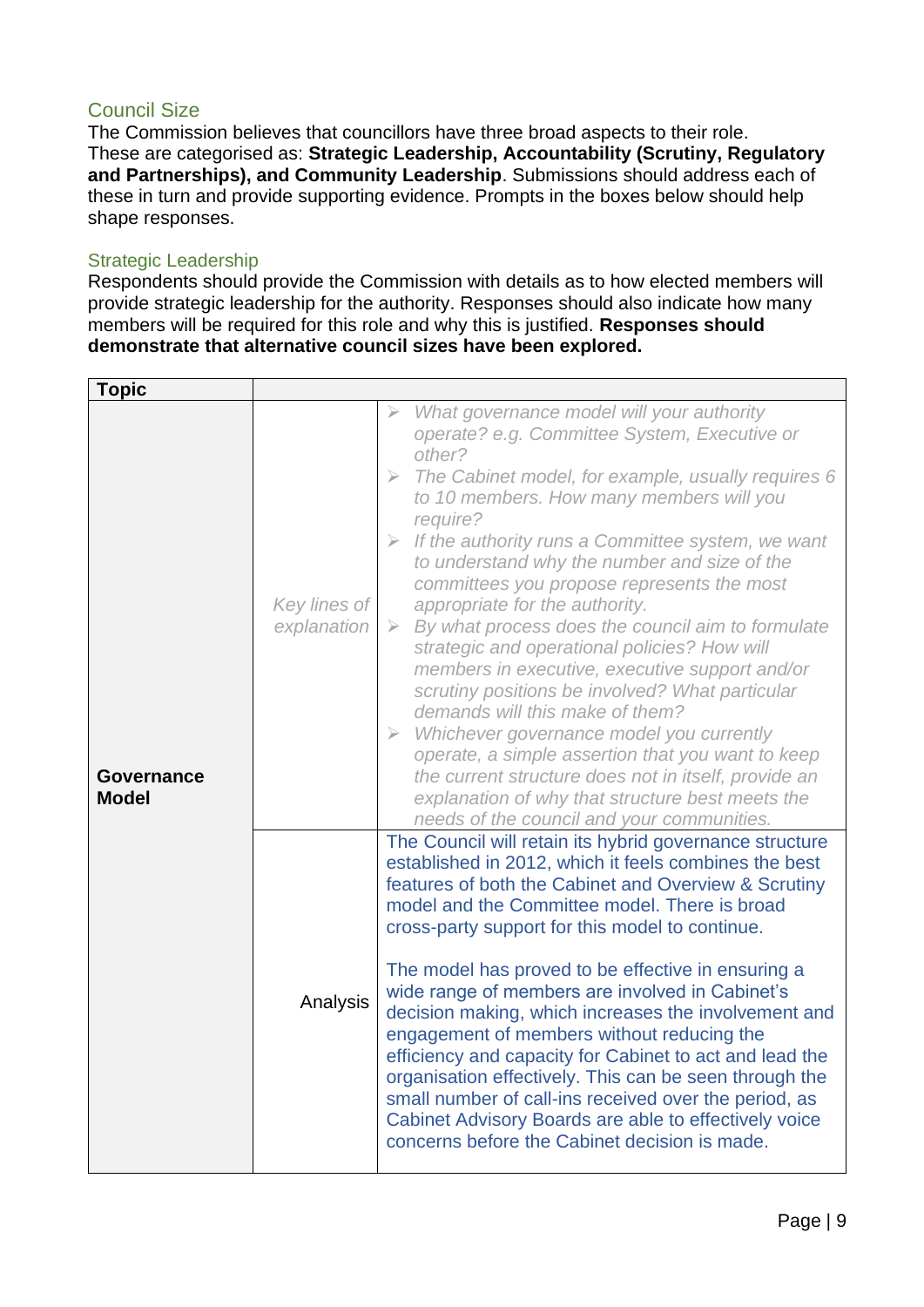|                                             |                             | The Council has six Cabinet members as this suits the<br>Council's arrangements. The broad portfolio areas<br>have remained consistent over a number of years,<br>enabling the Council to deliver a strategic vision<br>through its Five Year Plan and Cultural Strategy, and<br>deliver multi-million pound developments in the form of<br>The Amelia (cultural and learning hub).<br>Cabinet continues to have ad-hoc and time limited<br>working groups looking at specific areas of policy to<br>inform Cabinet on a cross-party basis. Currently, there<br>are four working groups fulfilling this function: the<br><b>Climate Emergency Advisory Group; the Housing</b><br>Advisory Group; the Property Assets Oversight Panel;<br>and the Planning Policy Working Group. This system |
|---------------------------------------------|-----------------------------|---------------------------------------------------------------------------------------------------------------------------------------------------------------------------------------------------------------------------------------------------------------------------------------------------------------------------------------------------------------------------------------------------------------------------------------------------------------------------------------------------------------------------------------------------------------------------------------------------------------------------------------------------------------------------------------------------------------------------------------------------------------------------------------------|
|                                             |                             | allows for the wider membership to be involved in<br>policy development, but crucially ensures they are<br>Portfolio Holder led so that any policies produced have<br>Cabinet buy-in.                                                                                                                                                                                                                                                                                                                                                                                                                                                                                                                                                                                                       |
|                                             | Key lines of<br>explanation | How many portfolios will there be?<br>$\blacktriangleright$<br>What will the role of a portfolio holder be?<br>$\blacktriangleright$<br>Will this be a full-time position?<br>$\blacktriangleright$<br>Will decisions be delegated to portfolio holders? Or<br>$\blacktriangleright$<br>will the executive/mayor take decisions?                                                                                                                                                                                                                                                                                                                                                                                                                                                            |
| <b>Portfolios</b>                           | Analysis                    | The Council will have six portfolio holders to ensure<br>the projects in the Five Year Plan continue to be<br>delivered. Portfolio Holder roles have delegated<br>decision making powers from the Leader, but in<br>actuality the majority of decisions are made together<br>as a Cabinet. This enables the Cabinet Advisory<br>Boards the opportunity to pre-scrutinise decisions<br>(which would not be the case in delegated decisions<br>were increased). Portfolio Holder roles are not full-<br>time.                                                                                                                                                                                                                                                                                 |
|                                             | Key lines of<br>explanation | What responsibilities will be delegated to officers or<br>$\blacktriangleright$<br>committees?<br>How many councillors will be involved in taking<br>➤<br>major decisions?                                                                                                                                                                                                                                                                                                                                                                                                                                                                                                                                                                                                                  |
| <b>Delegated</b><br><b>Responsibilities</b> | Analysis                    | Delegations to officers and committees are set out in<br>the Constitution. As set out earlier, major changes<br>were made in 2012, 2013 and 2016 which should be<br>taken into account when deriving a suitable Council<br>Size. No further significant changes are anticipated at<br>this time.                                                                                                                                                                                                                                                                                                                                                                                                                                                                                            |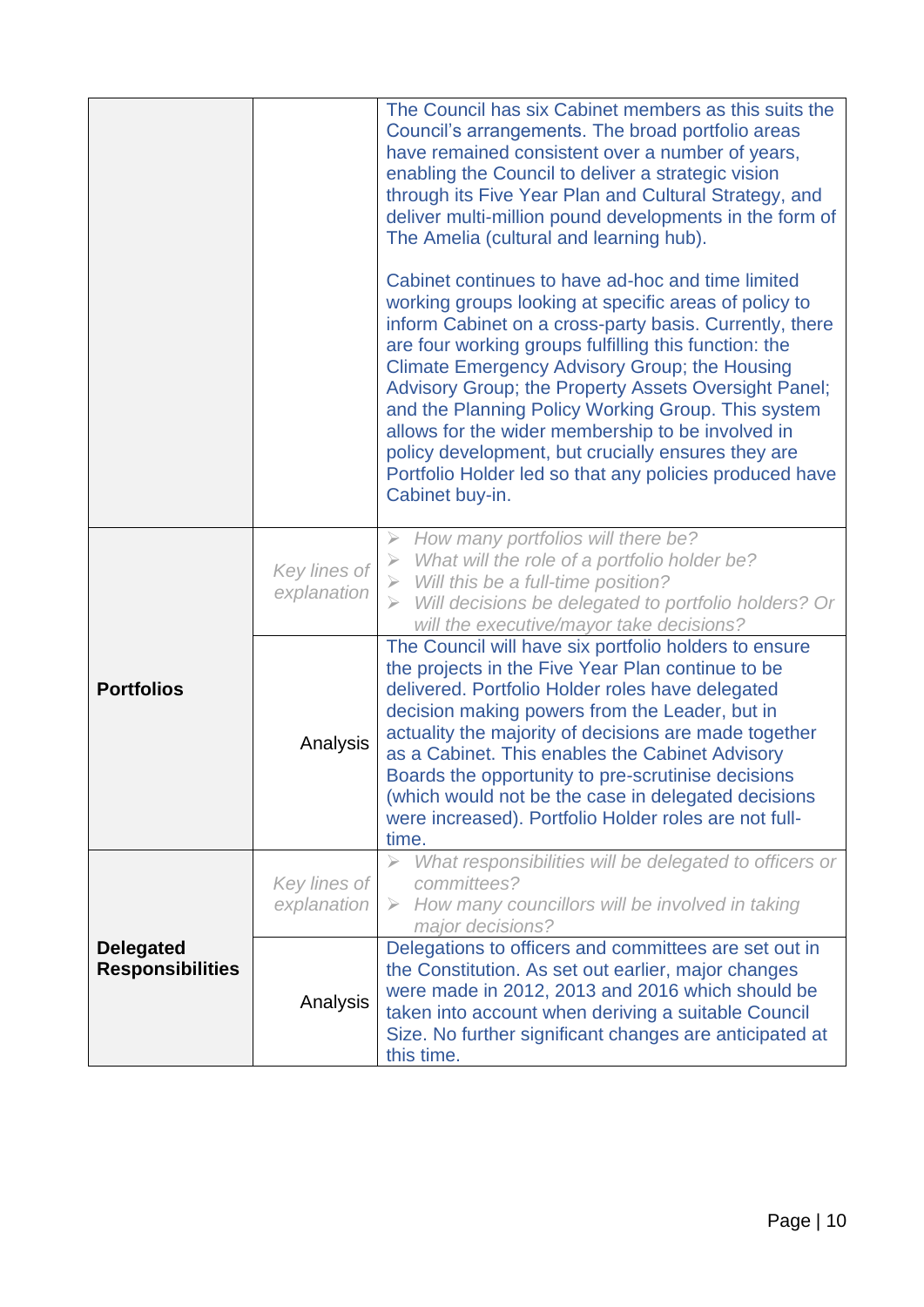# Accountability

Give the Commission details as to how the authority and its decision makers and partners will be held to account. The Commission is interested in both the internal and external dimensions of this role. **Responses should demonstrate that alternative council sizes have been explored.**

| <b>Topic</b>             |                                                                                                                                                                                                                                                                                                                                                                                                                                                                                                                                                                                                                                                                                                                                                                                                                                                                                                                                                                                                                                                                                                                                                                                                                                        |
|--------------------------|----------------------------------------------------------------------------------------------------------------------------------------------------------------------------------------------------------------------------------------------------------------------------------------------------------------------------------------------------------------------------------------------------------------------------------------------------------------------------------------------------------------------------------------------------------------------------------------------------------------------------------------------------------------------------------------------------------------------------------------------------------------------------------------------------------------------------------------------------------------------------------------------------------------------------------------------------------------------------------------------------------------------------------------------------------------------------------------------------------------------------------------------------------------------------------------------------------------------------------------|
| <b>Internal Scrutiny</b> | The scrutiny function of authorities has changed considerably.<br>Some use theme or task-and-finish groups, for example, and<br>others have a committee system. Scrutiny arrangements may<br>also be affected by the officer support available.                                                                                                                                                                                                                                                                                                                                                                                                                                                                                                                                                                                                                                                                                                                                                                                                                                                                                                                                                                                        |
| Key lines of explanation | How will decision makers be held to account?<br>How many committees will be required? And what will their<br>functions be?<br>$\triangleright$ How many task and finish groups will there be? And what<br>will their functions be? What time commitment will be<br>involved for members? And how often will meetings take<br>place?<br>How many members will be required to fulfil these<br>$\geqslant$<br>positions?<br>$\triangleright$ Explain why you have increased, decreased, or not<br>changed the number of scrutiny committees in the<br>authority.<br>Explain the reasoning behind the number of members per<br>committee in terms of adding value.                                                                                                                                                                                                                                                                                                                                                                                                                                                                                                                                                                         |
| Analysis                 | As previously explained the role of the Cabinet Advisory<br>Boards allows a significant opportunity for backbench<br>members to pre-scrutinise Cabinet decisions. There are three<br>that fulfil this function, which are topic based around the<br>portfolios that Cabinet has. As there are no proposed changes<br>to Cabinet portfolios, there should be no changes to the CABs<br>at this time. There are at least eight non-executive members<br>at each CAB. Less than this may start to compromise the<br>ability of backbench members to scrutinise decisions properly.<br>Members have discussed the membership of the CABs.<br>Currently a portfolio holder performs the Chairmanship role.<br>This may change in the future, but there will remain a<br>requirement for the relevant portfolio holders to attend the<br>CABs, so this is unlikely to have significant impact on the<br>number of members who need to be involved in the operation<br>of the CABs.<br>The Overview and Scrutiny Committee is a legal requirement<br>of a Cabinet model of governance. Currently there are twelve<br>members on the committee. There is potential for this to<br>reduce slightly in the future to take account of the reduced |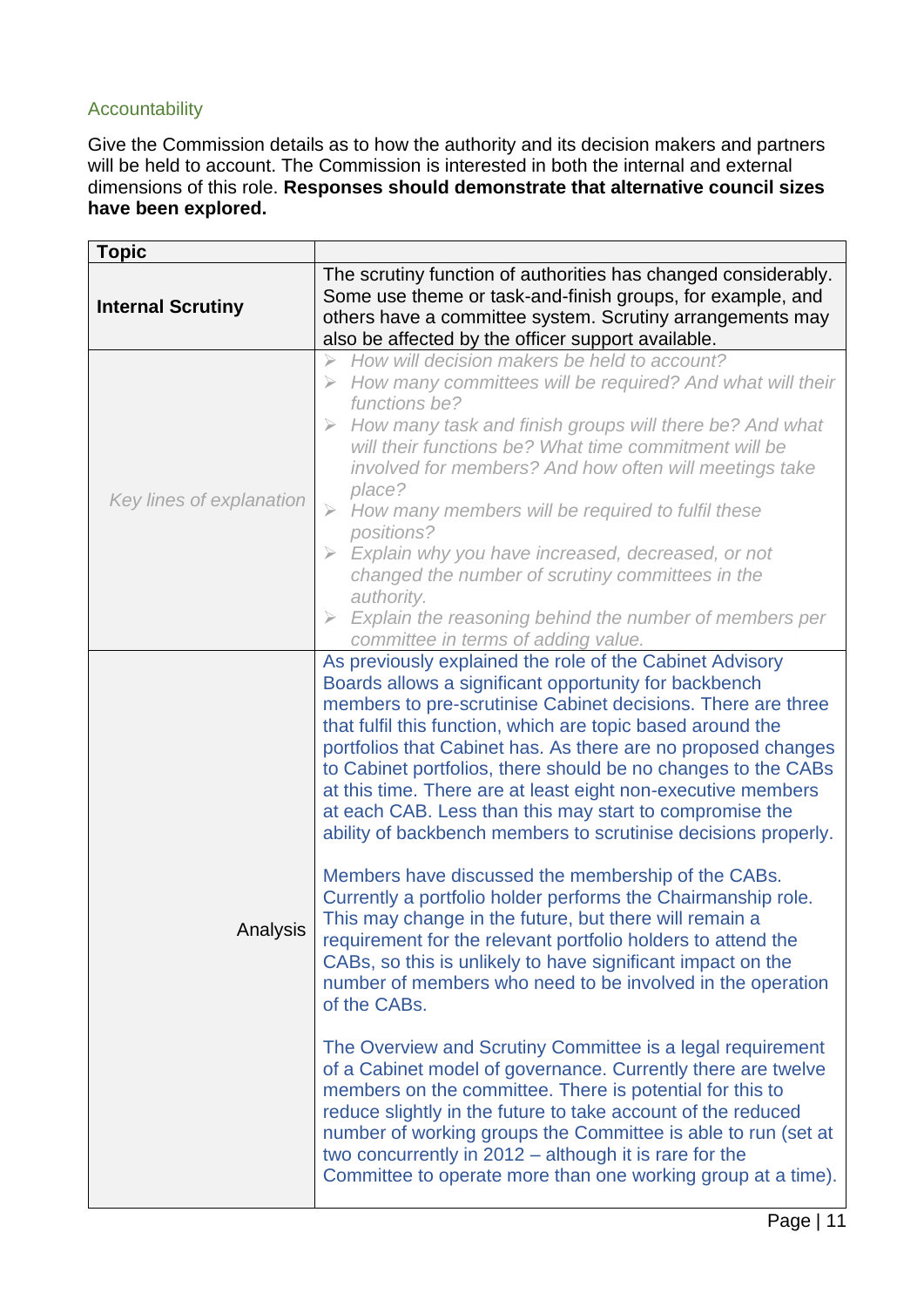| <b>Statutory Function</b>                          |                                       | This includes planning, licencing and any other regulatory<br>responsibilities. Consider under each of the headings the<br>extent to which decisions will be delegated to officers. How<br>many members will be required to fulfil the statutory<br>requirements of the council?                                                                                                                                                                                                                                                                                                                                                                                                                                                                                                                                                                                                                                                                                                                                                          |
|----------------------------------------------------|---------------------------------------|-------------------------------------------------------------------------------------------------------------------------------------------------------------------------------------------------------------------------------------------------------------------------------------------------------------------------------------------------------------------------------------------------------------------------------------------------------------------------------------------------------------------------------------------------------------------------------------------------------------------------------------------------------------------------------------------------------------------------------------------------------------------------------------------------------------------------------------------------------------------------------------------------------------------------------------------------------------------------------------------------------------------------------------------|
| <b>Planning</b>                                    | <b>Key lines</b><br>Οf<br>explanation | What proportion of planning applications will be<br>$\blacktriangleright$<br>determined by members?<br>Has this changed in the last few years? And are further<br>$\blacktriangleright$<br>changes anticipated?<br>Will there be area planning committees? Or a single<br>$\geqslant$<br>council-wide committee?<br>$\triangleright$ Will executive members serve on the planning<br>committees?<br>What will be the time commitment to the planning<br>committee for members?                                                                                                                                                                                                                                                                                                                                                                                                                                                                                                                                                            |
|                                                    | Analysis                              | Analysis of changes to the planning and licensing delegations,<br>and changes to the committee meetings has been provided<br>earlier in the document. There are no further changes planned<br>at this time.                                                                                                                                                                                                                                                                                                                                                                                                                                                                                                                                                                                                                                                                                                                                                                                                                               |
| Licensing                                          | Key lines<br>Οf<br>explanation        | How many licencing panels will the council have in the<br>⋗<br>average year?<br>And what will be the time commitment for members?<br>$\triangleright$<br>$\triangleright$ Will there be standing licencing panels, or will they be ad-<br>hoc?<br>Will there be core members and regular attendees, or will<br>$\triangleright$<br>different members serve on them?                                                                                                                                                                                                                                                                                                                                                                                                                                                                                                                                                                                                                                                                       |
|                                                    | Analysis                              | As above.                                                                                                                                                                                                                                                                                                                                                                                                                                                                                                                                                                                                                                                                                                                                                                                                                                                                                                                                                                                                                                 |
| <b>Other</b><br><b>Regulatory</b><br><b>Bodies</b> | <b>Key lines</b><br>Οİ<br>explanation | What will they be, and how many members will they<br>require?<br>Explain the number and membership of your Regulatory<br>Committees with respect to greater delegation to officers.                                                                                                                                                                                                                                                                                                                                                                                                                                                                                                                                                                                                                                                                                                                                                                                                                                                       |
|                                                    | Analysis                              | Analysis of changes to Audit and Standards within the Council<br>has been provided earlier in the document. These functions<br>were combined into the Audit and Governance Committee in<br>2012 to take account of significant changes to the Standards<br>regime. There are eight members of the Council on this<br>committee. Less than this would risk the ability of the<br>committee to perform its role properly.<br>General Purposes Committee has remained fairly static in<br>terms of membership overtime, but it now meets much less<br>frequently. This is the result of fewer staffing issues and<br>restructures being taken through the committee due to<br>changes made around 2011 to take account of the role of<br>Unison within the council and the Head of Paid Service.<br>General Purposes now meets infrequently to consider<br>electoral matters. It is likely that in the medium term the<br>committee will need to meet more frequently as the results of<br>the Electoral Review and any subsequent Community |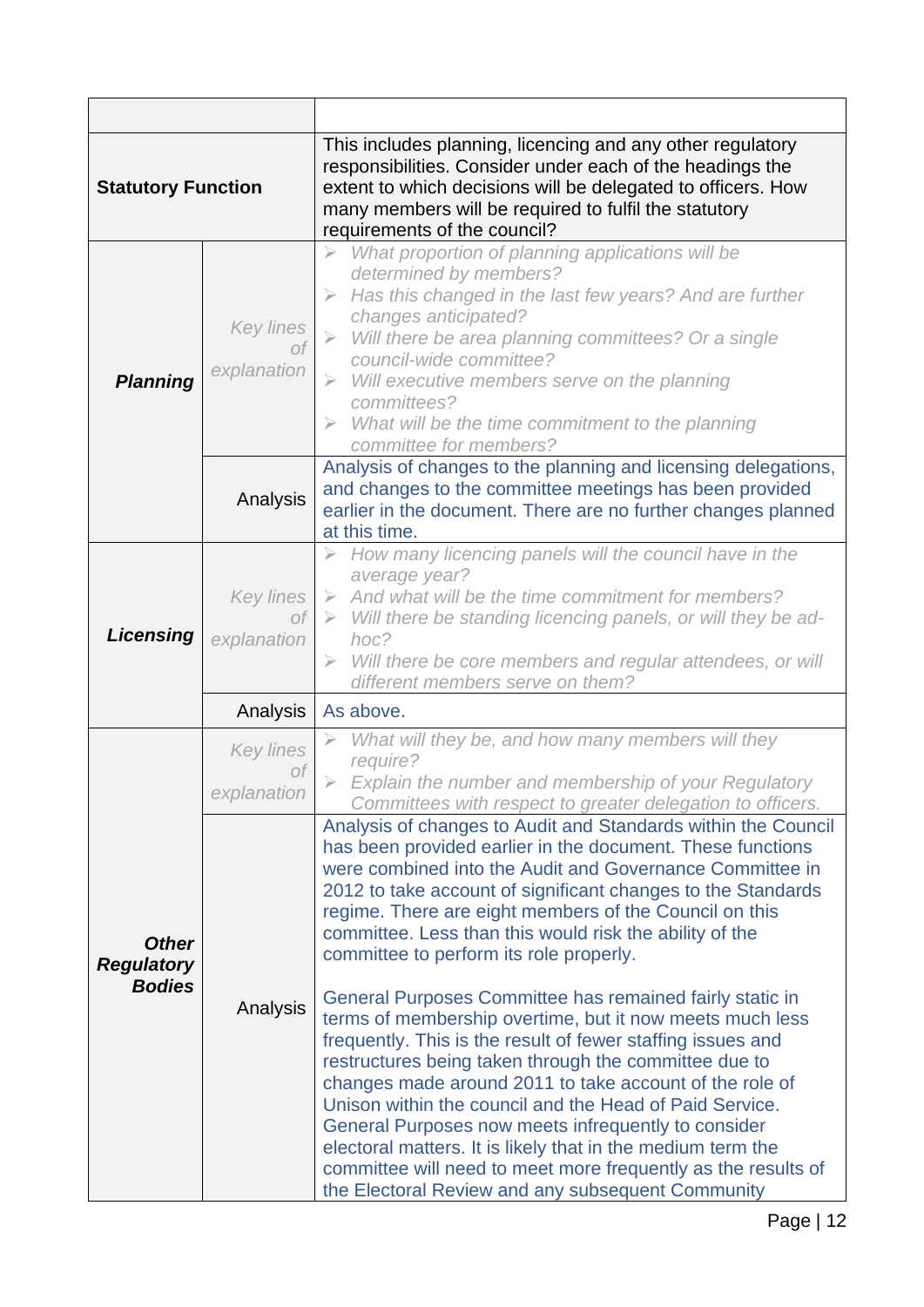|                              |          | Governance Reviews are considered and dealt with, but this is<br>time limited. There are eight members on the General<br>Purposes Committee which provides a good mixture of views<br>on the Council.                                                                                                                                                                                                                                                                                                                      |
|------------------------------|----------|----------------------------------------------------------------------------------------------------------------------------------------------------------------------------------------------------------------------------------------------------------------------------------------------------------------------------------------------------------------------------------------------------------------------------------------------------------------------------------------------------------------------------|
| <b>External Partnerships</b> |          | Service delivery has changed for councils over time, and<br>many authorities now have a range of delivery partners to<br>work with and hold to account.                                                                                                                                                                                                                                                                                                                                                                    |
| Key lines of explanation     |          | Will council members serve on decision-making<br>partnerships, sub-regional, regional or national bodies? In<br>doing so, are they able to take decisions/make<br>commitments on behalf of the council?<br>How many councillors will be involved in this activity? And<br>$\triangleright$<br>what is their expected workload? What proportion of this<br>work is undertaken by portfolio holders?<br>What other external bodies will members be involved in?<br>$\triangleright$<br>And what is the anticipated workload? |
|                              | Analysis | As the Council operates a Cabinet system, any decision-<br>making partnerships or roles on regional or national bodies fall<br>to the relevant portfolio holders. Portfolio Holders can made<br>delegated decisions, but in reality, the majority of decisions<br>are discussed through Cabinet and scrutinised in advance by<br>the CABs. There are no proposed changes to the current<br>model that is being operated by the Council.                                                                                    |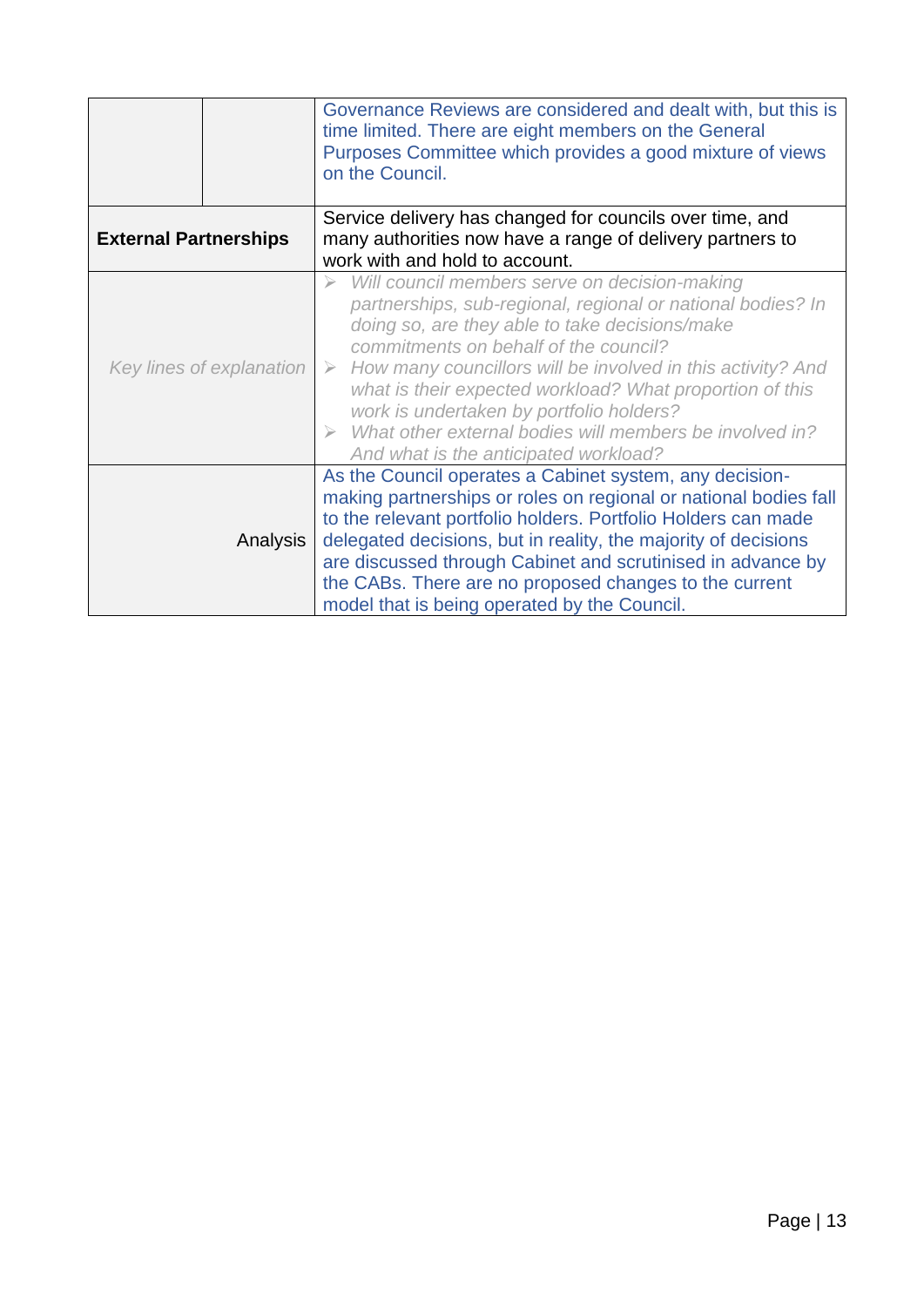# Community Leadership

The Commission understands that there is no single approach to community leadership and that members represent, and provide leadership to, their communities in different ways. The Commission wants to know how members are required to provide effective community leadership and what support the council offers them in this role. For example, does the authority have a defined role and performance system for its elected members? And what support networks are available within the council to help members in their duties? The Commission also wants to see a consideration of **how the use of technology and social media by the council as a whole, and by councillors individually, will affect casework, community engagement and local democratic representation. Responses should demonstrate that alternative council sizes have been explored.**

| <b>Topic</b>                   |                             | <b>Description</b>                                                                                                                                                                                                                                                                                                                                                                                                                                                                                                                                                                                                                                                                                                                                                                                                                                                                                                                                                                                                                                                                                                                                      |
|--------------------------------|-----------------------------|---------------------------------------------------------------------------------------------------------------------------------------------------------------------------------------------------------------------------------------------------------------------------------------------------------------------------------------------------------------------------------------------------------------------------------------------------------------------------------------------------------------------------------------------------------------------------------------------------------------------------------------------------------------------------------------------------------------------------------------------------------------------------------------------------------------------------------------------------------------------------------------------------------------------------------------------------------------------------------------------------------------------------------------------------------------------------------------------------------------------------------------------------------|
| <b>Community</b><br>Leadership | Key lines of<br>explanation | In general terms how do councillors carry out their<br>representational role with electors?<br>Does the council have area committees and what are<br>$\blacktriangleright$<br>their powers?<br>How do councillors seek to engage with their<br>$\geqslant$<br>constituents? Do they hold surgeries, send newsletters,<br>hold public meetings or maintain blogs?<br>$\triangleright$ Are there any mechanisms in place that help councillors<br>interact with young people, those not on the electoral<br>register, and/or other minority groups and their<br>representative bodies?<br>Are councillors expected to attend community meetings,<br>$\geqslant$<br>such as parish or resident's association meetings? If so,<br>what is their level of involvement and what roles do they<br>play?<br>$\triangleright$ Explain your approach to the Area Governance structure.<br>Is your Area Governance a decision-making forum or an<br>advisory board? What is their relationship with locally<br>elected members and Community bodies such as Town<br>and Parish Councils? Looking forward how could they be<br>improved to enhance decision-making? |
|                                | Analysis                    | Generally Councillors fulfil their representational role with<br>elected members by sitting on committees at the council,<br>taking part in working groups as required, canvassing the<br>opinions of their electors through conversations on the<br>doorstep, on social media and by talking with key<br>stakeholders, including community leaders and members of<br>the business community, and communicating council<br>decisions and political debates that may be of interest or<br>may affect local residents. For many councillors this makes<br>up the majority of their work.<br>The Full Council meeting also provided both members and<br>members of the public a significant opportunity to represent<br>the views of the public, to ask questions, to raise issues and<br>to voice concerns.                                                                                                                                                                                                                                                                                                                                               |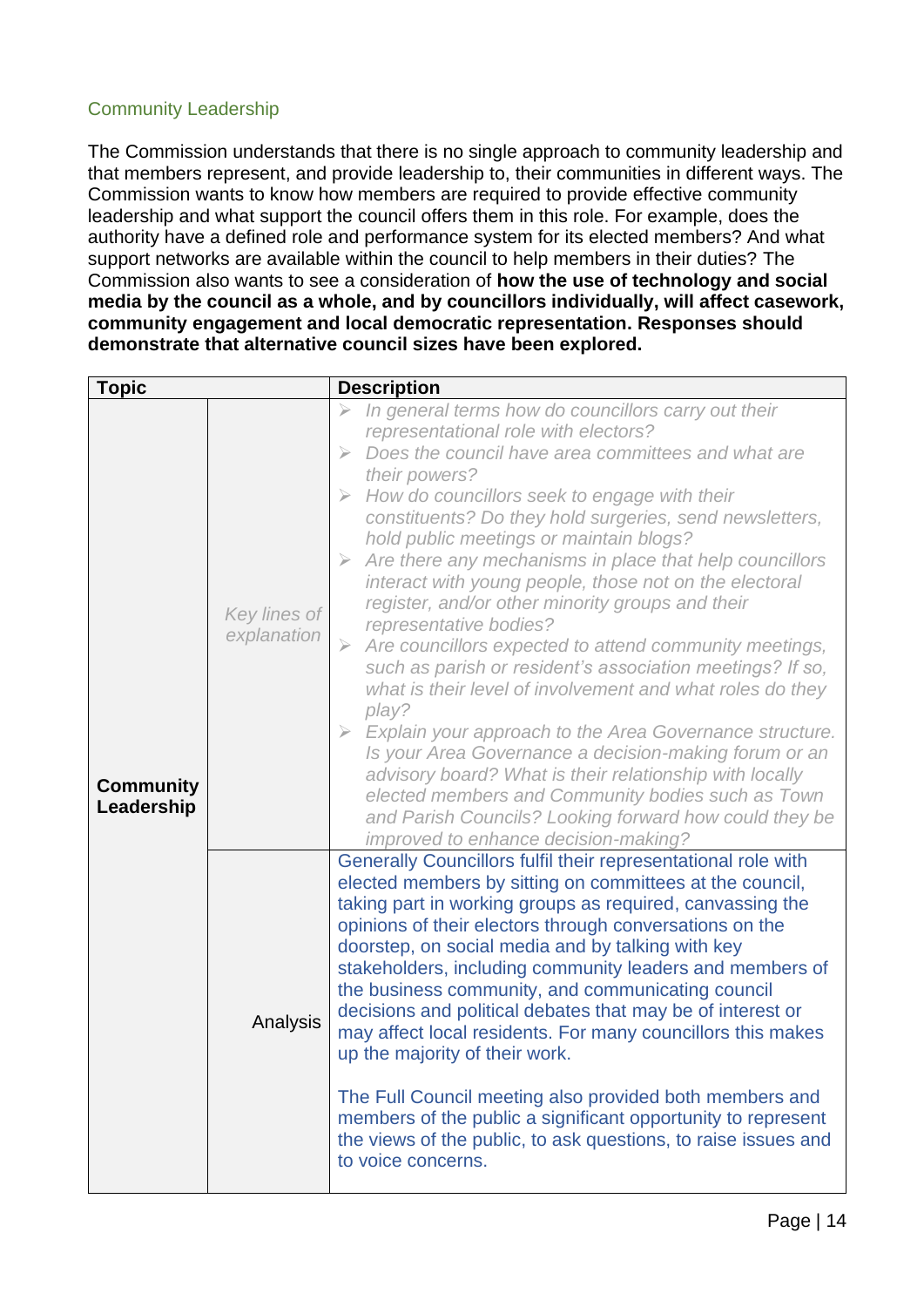|                 |                             | Surgeries were more commonly held in the past but are<br>much less frequent today. Members now take the<br>opportunities presented through social media to contact<br>segments of the electorate directly.<br>For rural members, attendance at parish council meetings<br>for at least some of the time is normal. For members in the<br>un-parished wards of Royal Tunbridge Wells, attendance at<br>the Town Forum for at least some meetings is normal. There<br>is no formal requirement to attend either parish council or<br>town forum meetings however.                                                                                                                                                                                                                                                                                                                                                                                                                                                                                                                                                                                                                                                                                                                                                                                                                                                                                                          |
|-----------------|-----------------------------|--------------------------------------------------------------------------------------------------------------------------------------------------------------------------------------------------------------------------------------------------------------------------------------------------------------------------------------------------------------------------------------------------------------------------------------------------------------------------------------------------------------------------------------------------------------------------------------------------------------------------------------------------------------------------------------------------------------------------------------------------------------------------------------------------------------------------------------------------------------------------------------------------------------------------------------------------------------------------------------------------------------------------------------------------------------------------------------------------------------------------------------------------------------------------------------------------------------------------------------------------------------------------------------------------------------------------------------------------------------------------------------------------------------------------------------------------------------------------|
|                 | Key lines of<br>explanation | How do councillors deal with their casework? Do they<br>pass it on to council officers? Or do they take a more in-<br>depth approach to resolving issues?<br>$\triangleright$ What support do members receive?<br>$\triangleright$ How has technology influenced the way in which<br>councillors work? And interact with their electorate?<br>In what ways does the council promote service users'<br>➤<br>engagement/dispute resolution with service providers<br>and managers rather than through councillors?                                                                                                                                                                                                                                                                                                                                                                                                                                                                                                                                                                                                                                                                                                                                                                                                                                                                                                                                                         |
| <b>Casework</b> | Analysis                    | Members deal with casework in different ways within the<br>authority, and this is very much dependent on the person.<br>There is no formal requirement for members to handle<br>casework in a particular way.<br>To support members in their role, frequent (almost weekly)<br>all member briefings are provided on a range of 'hot topics',<br>to ensure members stay up-to-date and well informed. A<br>weekly newsletter is also produced containing vital<br>information about council services and about issues and<br>events in the borough.<br>Members have access to a Microsoft account and Skype for<br>Business and will be receiving Microsoft Teams in due<br>course. Each member is offered a tablet when they start with<br>the Council, but the Council is device agnostic, and so<br>members may use their own bought equipment if they wish.<br>An IT allowance is consolidated into their main member<br>allowance. Where members need specific support (around<br>connectivity, use of equipment, etc.) this has been provided<br>by the IT service and Democratic Services.<br>Members have access to a 'GoAnywhere' microsite which<br>stores video recordings of member briefings as part of a<br>digital reference library. Other large documentation (such as<br>the emerging Local Plan) is also stored on this site for<br>reference.<br>Complaints about Council services are not managed by<br>members. The Council has a robust complaints |